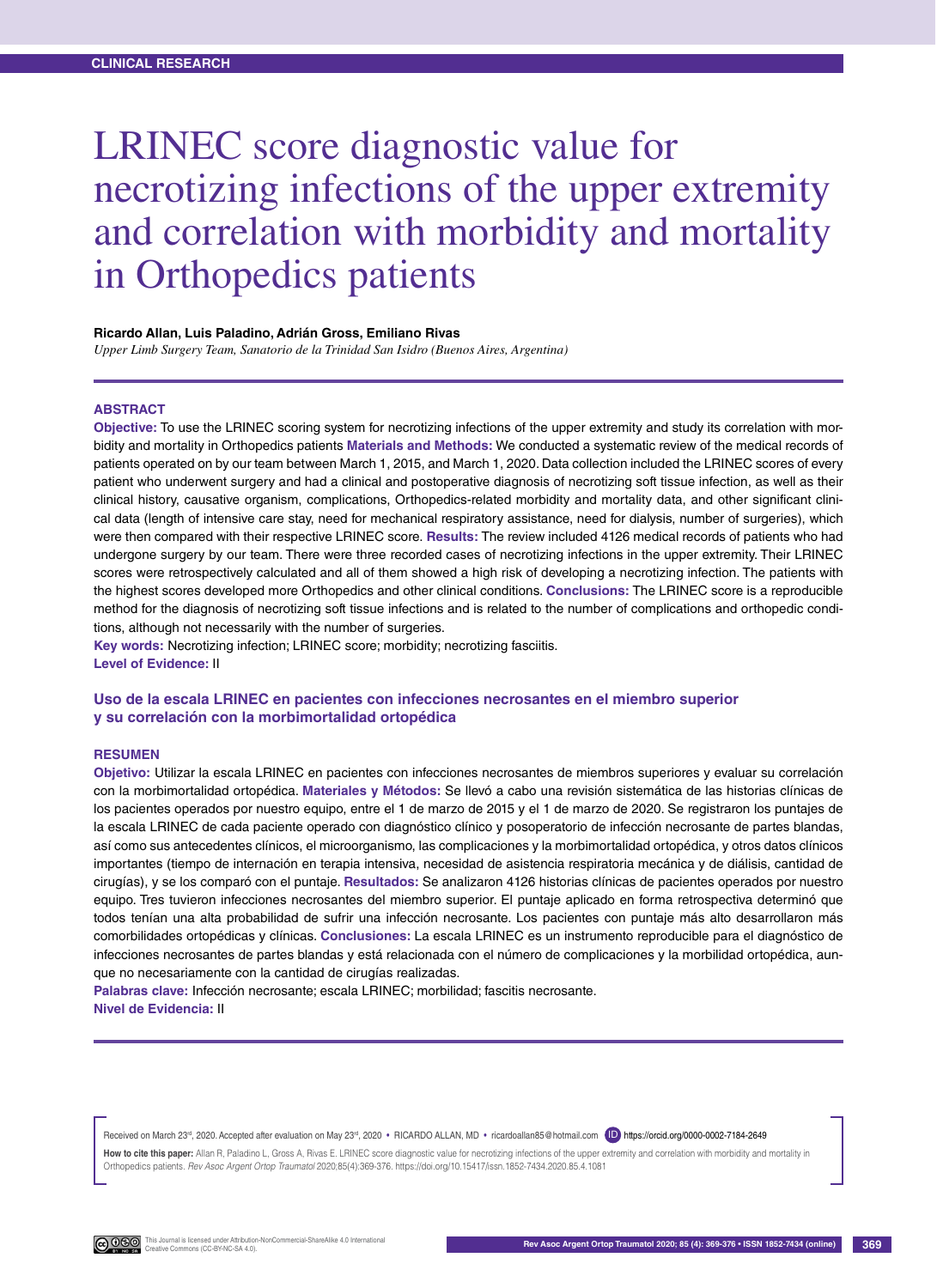## **Introduction**

Necrotizing soft tissue infections have had many names and classifications over the years. Such variety is still present in the lack of consensus among specialists in naming these infections that, although rare, represent a multidisciplinary challenge for all involved medical care workers.

The condition was first described by Hippocrates.1,2 The term "necrotizing fasciitis*"*, coined by Wilson and Schneir, is probably the most widely used by the different medical specialties. In recent years, the term "necrotizing soft tissue infections" has become the daily form to describe these necrotizing infections.<sup>3</sup>

Necrotizing soft tissue infections are caused by a variety of pathogens that may affect patients at any age, irrespective of their health status. This orthopedic emergency initially presents with nonspecific signs such as erythema and edema.4

A high level of suspicion is needed for timely identification and treatment of these infections. Early diagnosis, debridement, broad-spectrum antibiotics administration, a multidisciplinary care approach, and critical care management are vital to achieving a favorable outcome in these patients.<sup>5-7</sup>

Several authors have made efforts to procure a tool that would allow the differentiation between soft-tissue infections (cellulitis and abscess) and necrotizing infections. One of the most popular tools is the scoring system of LRINEC (Laboratory Risk Indicator for Necrotizing Fasciitis) developed by Wong et al. in 2004.<sup>8</sup> The LRINEC scoring system is based on six laboratory test results, which provide data for the final score. An LRINEC of six or greater is considered a high risk of necrotizing fasciitis. There is a limited number of studies on the correlation between the LRINEC score and patients' morbidity and mortality, with some authors questioning the LRINEC scoring system as a prognostic identification tool.<sup>9,10</sup>

The purpose of this study was to use the LRINEC scoring system for necrotizing infections of the upper extremity and to study its correlation with morbidity and mortality in Orthopedics patients.

## **Materials and Methods**

We conducted a systematic review of the medical records of patients operated on by our team over a five-year period, between March 1, 2015, and March 1, 2020. The inclusion criteria were: both sex patients, of any age, who had undergone surgery for necrotizing soft tissue infections of the upper extremity. The exclusion criteria were: patients with soft-tissue necrosis caused by surgery, chemical causes or burn injuries.

We collected data from the blood tests, the medical records, and patients' pictures, and calculated the LRINEC score patients had before their first surgical treatment (Table 1). Data collection included clinical history, causative organism, complications, morbidity and mortality data as well as the length of intensive care stay, need for mechanical respiratory assistance, need for dialysis, the number of surgeries, which were then compared with the LRINEC score.

| <b>Variable</b>                | <b>Level</b> | <b>Score</b>     |
|--------------------------------|--------------|------------------|
| C-reactive protein (mg/L)      | >150         | $\overline{4}$   |
| $WBC$ (cells/mm <sup>3</sup> ) | <15          | $\boldsymbol{0}$ |
|                                | $15 - 25$    |                  |
|                                | $>25$        | $\overline{2}$   |
| Hemoglobin (g/dL)              | >13.5        | $\mathbf{0}$     |
|                                | $11 - 13.5$  | $\mathbf{1}$     |
|                                | <11          | $\overline{c}$   |
| Sodium (mmol/L)                | < 135        | $\overline{2}$   |
| Serum creatinine (mg/dL)       | $>1.6$       | $\overline{2}$   |
| Serum glucose (mg/dL)          | >180         |                  |

#### **Table 1.** LRINEC scoring system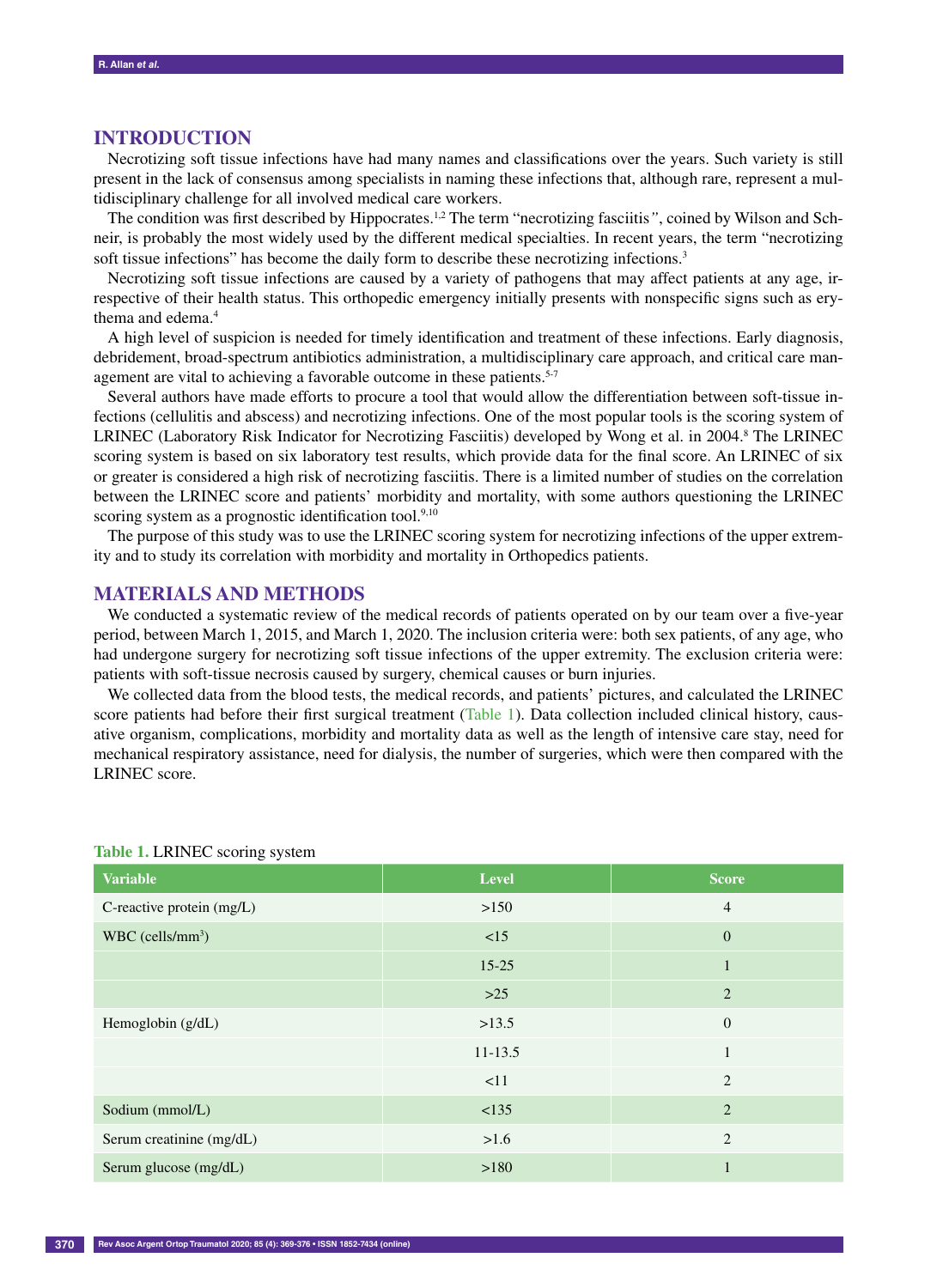## **Results**

The review included 4126 medical records of patients who had undergone surgery by our team. There were three recorded cases of patients treated for necrotizing fasciitis(aged 36, 61, and 71 years). Table 2 shows the retrospectively calculated LRINEC scores. The etiologic agent was *Streptococcus pyogenes* in all cases.

|           | <b>C</b> -reactive<br>protein<br>(mg/L) | <b>WBC</b><br>(cells/<br>mm3) | <b>Hemoglobin</b><br>(g/dL) | <b>Sodium</b><br>(mmol/L) | <b>Serum</b><br>creatinine<br>(mg/dL) | <b>Serum</b><br>glucose<br>(mg/dL) | LRI-<br><b>NEC</b> |
|-----------|-----------------------------------------|-------------------------------|-----------------------------|---------------------------|---------------------------------------|------------------------------------|--------------------|
| Patient 1 | 237.3                                   | 6.9                           | 15                          | 129                       | 1.05                                  | 174                                | 6                  |
| Patient 2 | 259                                     | 19.6                          | 12.6                        | 129                       | 1.43                                  | 500                                | Q                  |
| Patient 3 | 245                                     | 23.3                          | 15.6                        | 136                       | 2.23                                  | 259                                |                    |

**Table 2.** Blood tests and LRINE scoring system

Orthopedics morbidity included upper-extremity disarticulation (patient 3), amputation of two phalanxes and need for flaps for coverage of soft-tissue defects (patient 2), need for skin graft (patient 1), need for dialysis (patients 2 and 3), and need for mechanical respiratory assistance (patient 3). The other collected data are shown in Table 3.

|  | Table 3. Morbidity and mortality and LRINE scoring system |  |
|--|-----------------------------------------------------------|--|
|  |                                                           |  |

|           | LRI-<br><b>NEC</b> | <b>Intensive</b><br>care stay | <b>Death</b>   | <b>Dialysis</b> | <b>Mechanical</b><br>respiratory<br>assistance | <b>Number</b><br>of surgeries | <b>Orthopedics</b><br>condition    |
|-----------|--------------------|-------------------------------|----------------|-----------------|------------------------------------------------|-------------------------------|------------------------------------|
| Patient 1 | 6                  | 6                             | N <sub>0</sub> | N <sub>0</sub>  | N <sub>0</sub>                                 | 3                             | Skin graft                         |
| Patient 2 | 9                  | 10                            | N <sub>0</sub> | <b>Yes</b>      | N <sub>0</sub>                                 | 7                             | Phalanx amputation<br>and flaps    |
| Patient 3 | 8                  | 84                            | N <sub>o</sub> | Yes             | Yes                                            | 3                             | Upper-extremity<br>disarticulation |

Figures 1-3 include the clinical photographs.

All patients obtained an LRINEC score that retrospectively established a high risk of developing a necrotizing infection. The patients with the highest scores developed more Orthopedics and other clinical conditions. All patients complained of disproportionate pain at the time of diagnosis.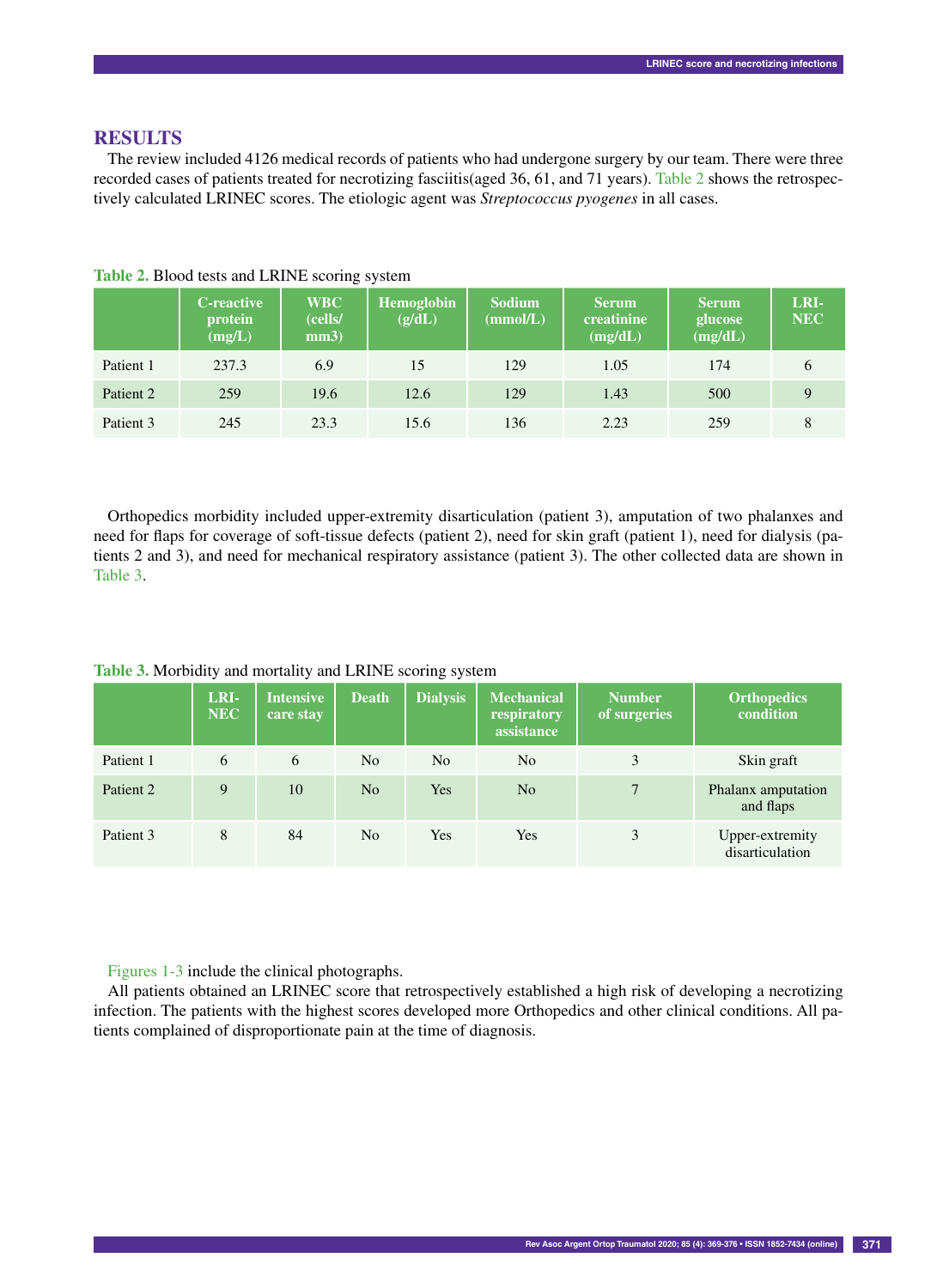

**Figure 1.** Patient 1. A 69-year old male, with bladder cancer history, positive for HIV and hepatitis C virus, and an LRINEC score of 6. **A.** Image shows soft-tissue edema, which typically is greater than the erythema in these infections. **B.** Characteristic sign of necrotizing fasciitis. A thin layer of fluid is formed and dissects the subcutaneous cellular tissue from the fascial planes. **C and D.** Evolution until granulation before the posterior skin grafting.

## **Discussion**

The LRINEC scoring system, which was developed based on data from 89 patients with necrotizing soft-tissue infections compared with 314 patients with severe cellulitis or abscess or both, is widely used; however, it has never been validated and the authors themselves noted that many other conditions might cause similar laboratory derangements.<sup>11</sup>

Holland's 28-patient study stated that 6 as the LRINEC score cutoff to establish the presence of necrotizing fasciitis is not sufficiently accurate and suggested decreasing the cutoff to 5 and using anatomical pathology studies to increase the system's specificity and sensitivity.10

Wilson y Schneir published a case of necrotizing fasciitis due to *Clostridium* and then polymicrobial flora with an LRINEC score of zero.<sup>9</sup>

Likewise, Tsai *et al.*<sup>12</sup> and Chao *et al.*<sup>13</sup> noticed that the score is inadequate to distinguish infections caused by bacteria from the Vibrio genus as these patients commonly present lower WBC counts and other inflammation markers.

Liao *et al*. cohort study included 233 patients with necrotizing fasciitis and 3155 with non-necrotizing cellulitis and showed that LRINEC score alone has limited use for the early differentiation between necrotizing cellulitis and non-necrotizing infections.14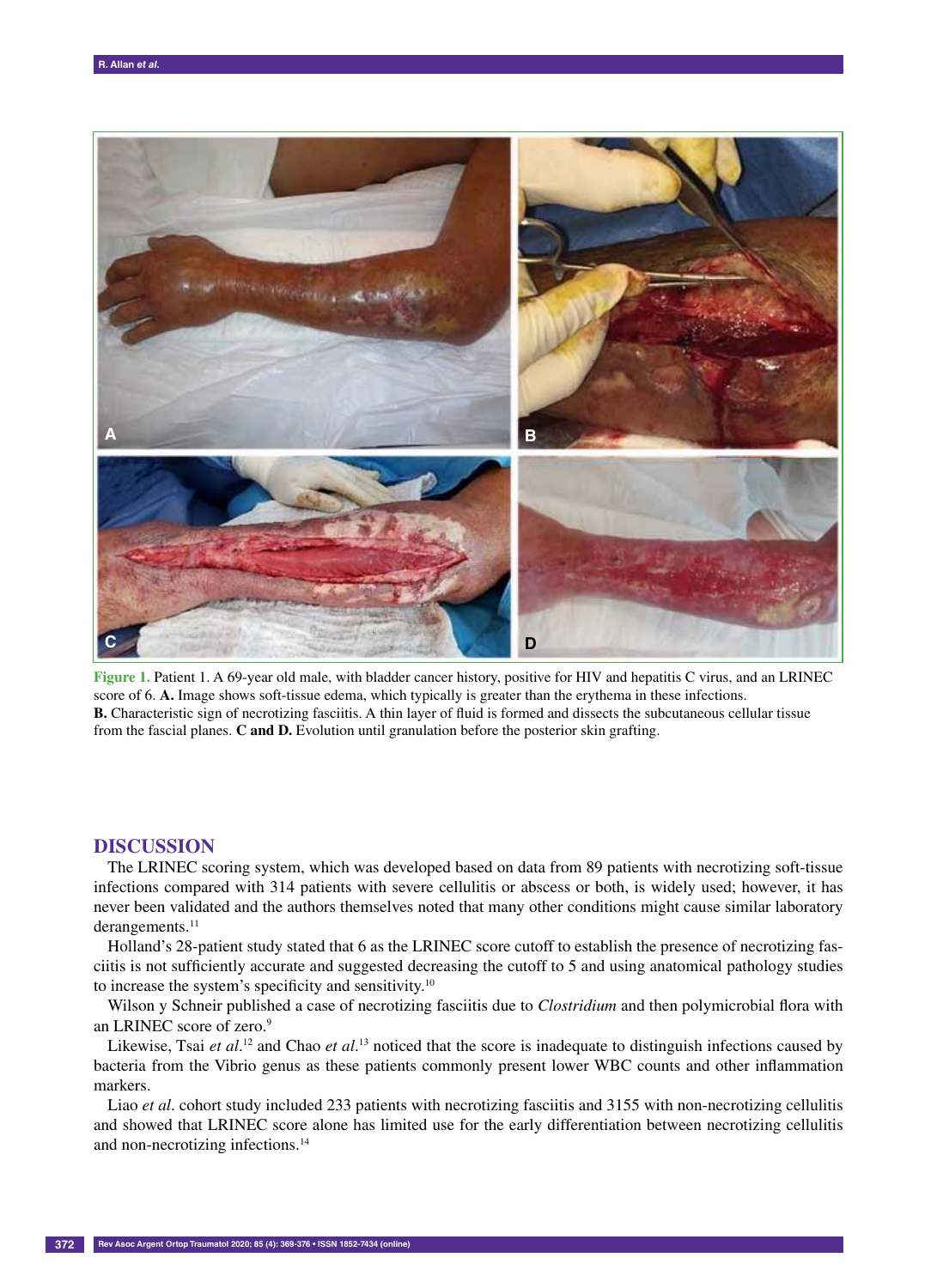

**Figure 2.** Patient 2. A 36-year old male, with untreated type 1 diabetes mellitus, and an LRINEC score of 9. **A.** Image shows severe soft-tissue lesions and necrotic lesions. **B.** Surgical debridement was performed on the dorsal aspect of the hand and involved tissue from the middle and index fingers. The patient had a poor postoperative course, which required further debridement procedures and resulted in index amputation. **C.** Due to soft-tissue coverage deficit, a groin flap was used to cover the defects. Image also shows problems with the index stump. **D**. Final outcome.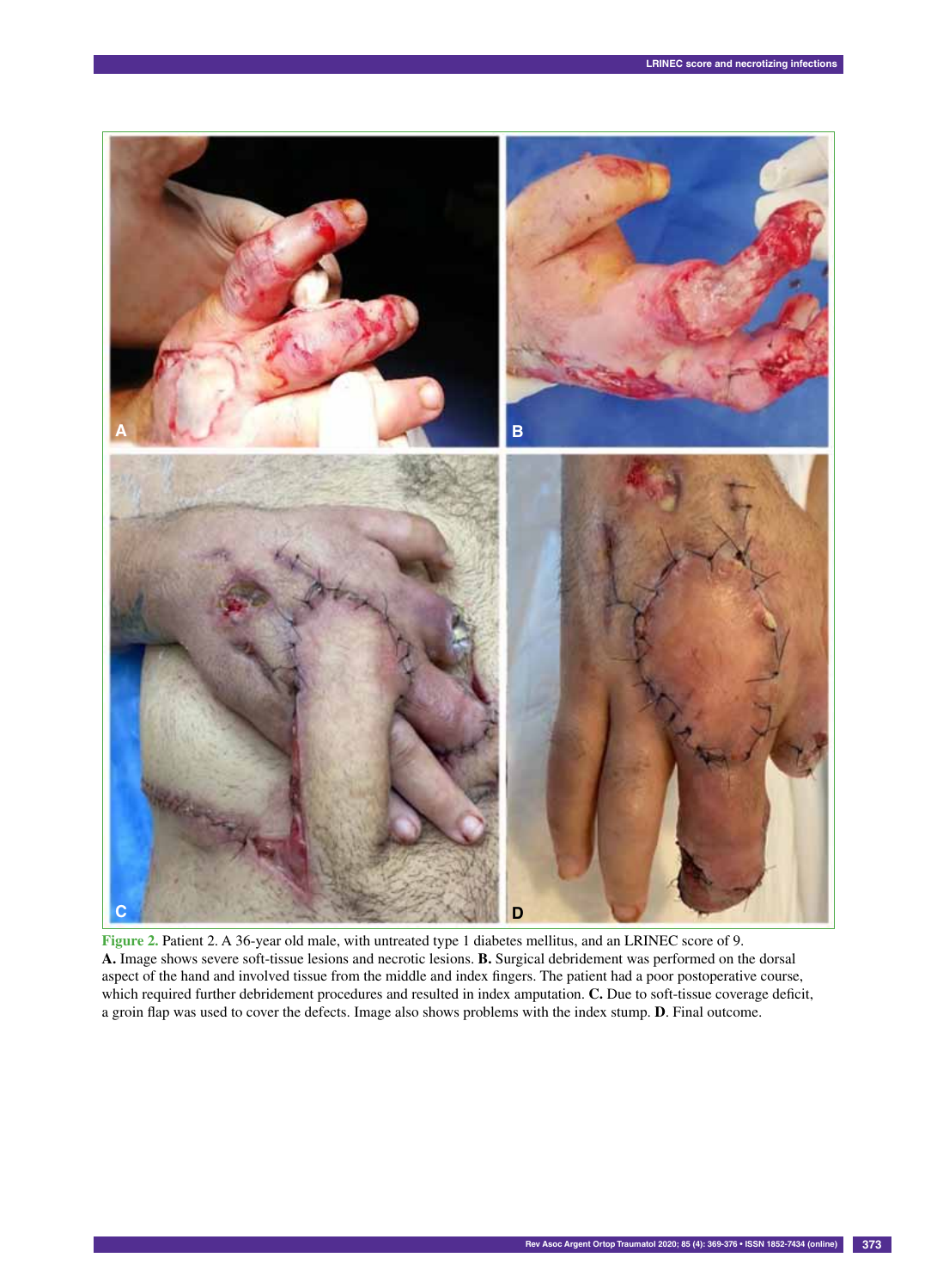

**Figure 3.** Patient 3. A 71-year old male, with diabetes, renal failure, pacemaker and multiple vascular conditions; LRINEC score of 8. **A.** Image shows large hemorrhagic blisters, which are considered to be a sign of severe tissue lesions. **B.** Quick progression to soft-tissue necrosis after the first surgical debridement. An aggressive debridement was later performed. **C.** The patient had a poor early postoperative course (6h), with enlargement and progression of the edema and hemorrhagic blisters in the upper extremity. **D.** Upper-extremity disarticulation was performed due to the poor clinical course.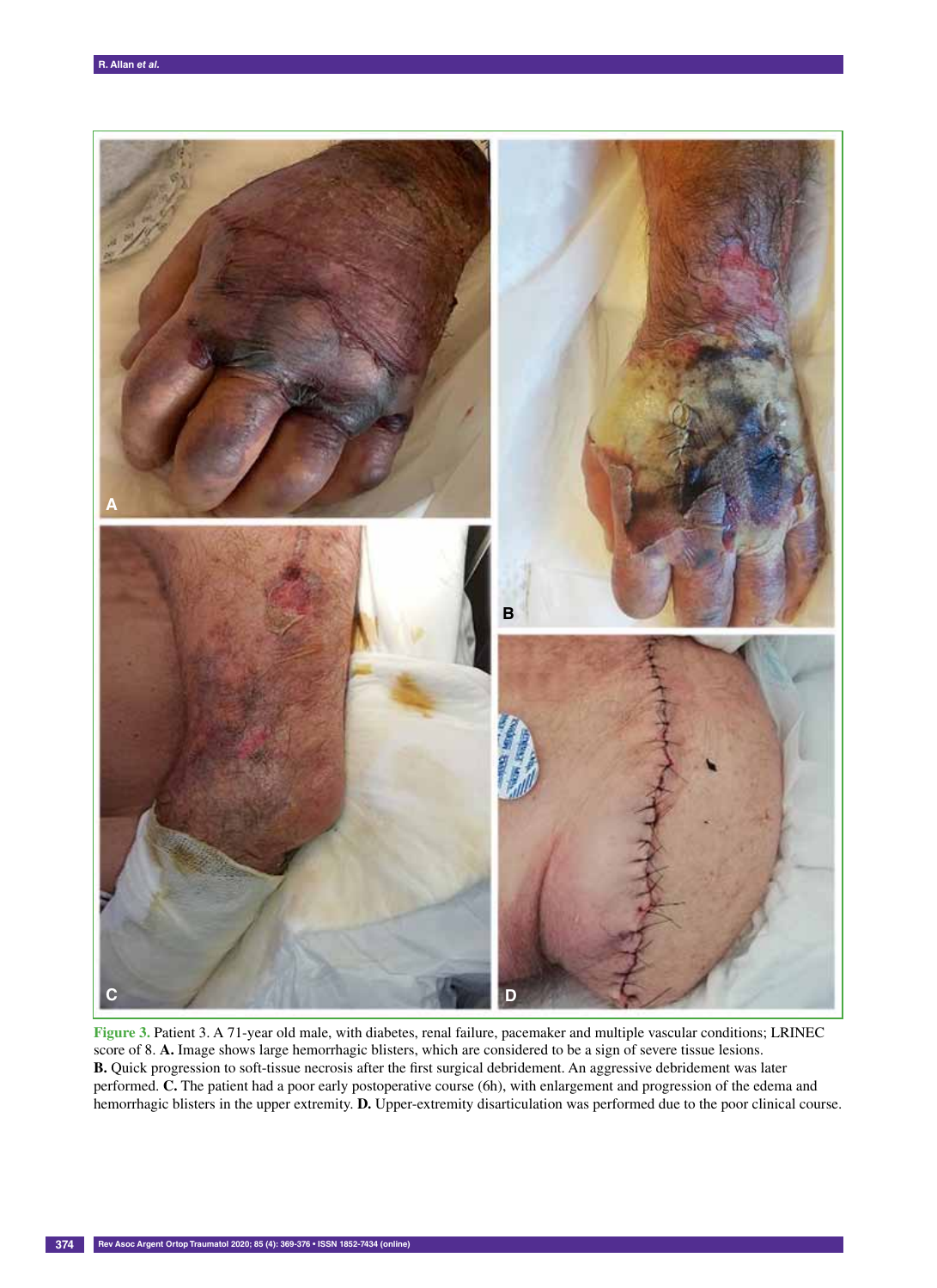In line with the aforementioned authors, Borschitz *et al*. highlighted the need for the combined use of clinical and laboratory findings in an improved LRINEC score.<sup>15</sup> These authors suggested adding pain, fever, tachycardia, evidence of renal failure, fibrinogen levels, and erythrocyte counts and removing the serum sodium and glucose parameters from the scoring system.

In 2017, Bechar *et al*. conducted a systematic review of the literature on the use of the LRINEC score published between 2004 and 2014, which included 846 patients.<sup>16</sup> The authors concluded that the LRINEC score has a statistically positive correlation with the diagnosis of necrotizing fasciitis. They ruled out the findings of Tsai *et al*. and Chao *et al*. because they only considered atypical microorganisms and those of Holland due to procedural bias. Moreover, they considered that further studies need to be performed to validate the additional parameters and modifications suggested by Borschitz *et al*. and that modifying the LRINEC scoring system with the inclusion of clinical parameters (pain, fever, tachycardia) is required to increase the specificity and sensitivity of the early diagnosis of necrotizing infections.

All of our patients were correctly diagnosed by the LRINEC scoring system. Higher scores, over 6 points, had an impact on the number of complications and comorbidities, but not on the number of surgeries. Patient 3, who required upper-extremity disarticulation, mechanical respiratory assistance, and a longer intensive care stay, was not the patient with the highest score nor the most critically ill patient of this series. This fact leads us to conclude, in agreement with other authors, that modifying the scoring system to contemplate other clinical data would benefit its prognostic value for this case and its diagnostic value for the literature cases.

The limitations of this study include: the limited number of patients, its retrospective nature, and that all necrotizing infection cases were due to *Streptococcus pyogenes*, with no cases of polymicrobial or anaerobic infections.

#### **Conclusions**

––––––––––––––––––

The LRINEC score is a reproducible method for the diagnosis of necrotizing soft tissue infections and is related to the number of complications and orthopedic conditions, although not necessarily with the number of surgeries. Clinical parameters should be considered in the score to improve the prognostic accuracy of the LRNEC score. Adding parameters such as pain, signs of kidney injury, length of intensive care stay to the scoring system could prove beneficial and warrant further studies on the association between the LRNEC score, and postoperative orthopedic conditions.

Authors claim they do not have any conflict of interest.

L. Paladino ORCID: https://orcid.org/0000-0002-8344-5894

A. Gross ORCID: https://orcid.org/0000-0002-8287-702X E. Rivas ORCID: https://orcid.org/0000-0003-0894-8253

## **References**

- 1. Sarani B, Strong M, Pascual J, Schwab CW. Necrotizing fasciitis: current concepts and review of the literature. *J Am Coll Surg* 2009;208(2):279-88. https://doi.org/10.1016/j.jamcollsurg.2008.10.032
- 2. Lancerotto L, Tocco I, Salmaso R, Vindigni V, Bassetto F. Necrotizing fasciitis: classification, diagnosis, and management. *J Trauma* 2012;72(3):560-6. https://doi.org/10.1097/TA.0b013e318232a6b3
- 3. Tunovic E, Gawazuik J, Bzura T, Embil J, Esmail A, Logsetty S. Necrotizing fasciitis: A six-year experience. *J Burn Care Res* 2012;33(1):93-100. https://doi.org/10.1097/BCR.0b013e318239d571
- 4. Lee A, May A, Obremskey WT. Necrotizing soft-tissue infections: an orthopaedic emergency. *J Am Acad Orthop Surg* 2019;27(5): e199-e206. https://doi.org/10.5435/JAAOS-D-17-00616